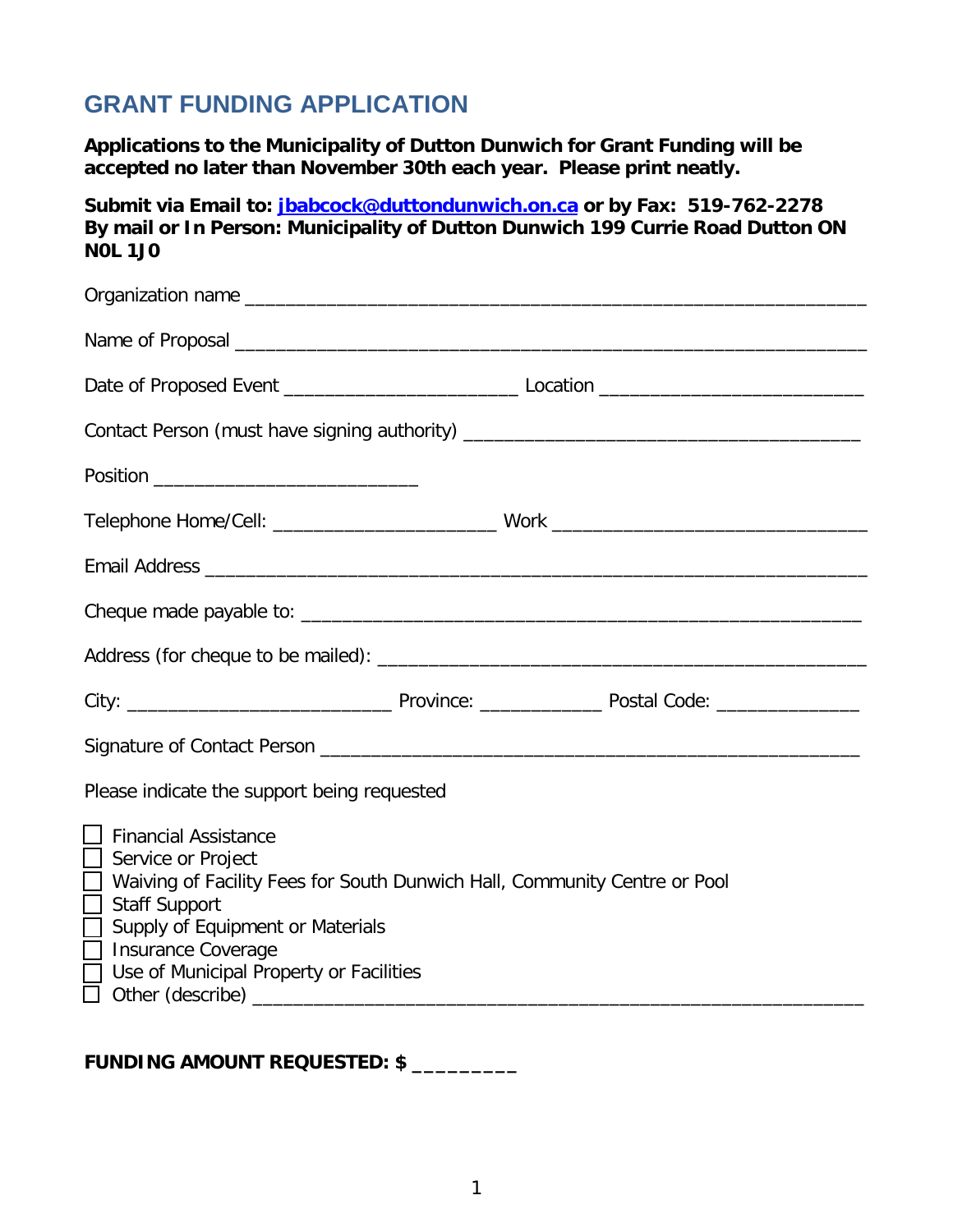### **Details of Request for Assistance**

If this application includes any assistance **other than direct financial assistance**, please outline the details of this request (e.g., type and estimated hours of staff support, facilities to be used, date of facility request, equipment requested, etc.).

\_\_\_\_\_\_\_\_\_\_\_\_\_\_\_\_\_\_\_\_\_\_\_\_\_\_\_\_\_\_\_\_\_\_\_\_\_\_\_\_\_\_\_\_\_\_\_\_\_\_\_\_\_\_\_\_\_\_\_\_\_\_\_\_\_\_\_\_\_\_\_\_\_\_\_\_

\_\_\_\_\_\_\_\_\_\_\_\_\_\_\_\_\_\_\_\_\_\_\_\_\_\_\_\_\_\_\_\_\_\_\_\_\_\_\_\_\_\_\_\_\_\_\_\_\_\_\_\_\_\_\_\_\_\_\_\_\_\_\_\_\_\_\_\_\_\_\_\_\_\_\_\_

\_\_\_\_\_\_\_\_\_\_\_\_\_\_\_\_\_\_\_\_\_\_\_\_\_\_\_\_\_\_\_\_\_\_\_\_\_\_\_\_\_\_\_\_\_\_\_\_\_\_\_\_\_\_\_\_\_\_\_\_\_\_\_\_\_\_\_\_\_\_\_\_\_\_\_\_

### **Proposal Summary**

Please provide a clear and concise summary of your proposal, including the goals and objectives of your proposal.

\_\_\_\_\_\_\_\_\_\_\_\_\_\_\_\_\_\_\_\_\_\_\_\_\_\_\_\_\_\_\_\_\_\_\_\_\_\_\_\_\_\_\_\_\_\_\_\_\_\_\_\_\_\_\_\_\_\_\_\_\_\_\_\_\_\_\_\_\_\_\_\_\_\_\_\_

\_\_\_\_\_\_\_\_\_\_\_\_\_\_\_\_\_\_\_\_\_\_\_\_\_\_\_\_\_\_\_\_\_\_\_\_\_\_\_\_\_\_\_\_\_\_\_\_\_\_\_\_\_\_\_\_\_\_\_\_\_\_\_\_\_\_\_\_\_\_\_\_\_\_\_\_

\_\_\_\_\_\_\_\_\_\_\_\_\_\_\_\_\_\_\_\_\_\_\_\_\_\_\_\_\_\_\_\_\_\_\_\_\_\_\_\_\_\_\_\_\_\_\_\_\_\_\_\_\_\_\_\_\_\_\_\_\_\_\_\_\_\_\_\_\_\_\_\_\_\_\_\_

\_\_\_\_\_\_\_\_\_\_\_\_\_\_\_\_\_\_\_\_\_\_\_\_\_\_\_\_\_\_\_\_\_\_\_\_\_\_\_\_\_\_\_\_\_\_\_\_\_\_\_\_\_\_\_\_\_\_\_\_\_\_\_\_\_\_\_\_\_\_\_\_\_\_\_\_

Please check the category that best suits your request for assistance. Refer to the Policy for General Grants for category definitions.

| $\Box$ Tourism/Economic     |  |
|-----------------------------|--|
| Community                   |  |
| The Arts                    |  |
| $\Box$ Culture and Heritage |  |
| $\Box$ Other (describe)     |  |

**Note:** organizers of parades are required to provide liability insurance in the amount of \$2 million naming the Municipality of Dutton Dunwich as additional insured. The cost of obtaining such insurance may form part of any assistance application, along with the necessary Municipal Staff support.

#### **Community Support**

Please describe how your proposal supports the Municipality of Dutton Dunwich.

\_\_\_\_\_\_\_\_\_\_\_\_\_\_\_\_\_\_\_\_\_\_\_\_\_\_\_\_\_\_\_\_\_\_\_\_\_\_\_\_\_\_\_\_\_\_\_\_\_\_\_\_\_\_\_\_\_\_\_\_\_\_\_\_\_\_\_\_\_\_\_\_\_\_\_\_\_\_\_\_ \_\_\_\_\_\_\_\_\_\_\_\_\_\_\_\_\_\_\_\_\_\_\_\_\_\_\_\_\_\_\_\_\_\_\_\_\_\_\_\_\_\_\_\_\_\_\_\_\_\_\_\_\_\_\_\_\_\_\_\_\_\_\_\_\_\_\_\_\_\_\_\_\_\_\_\_\_\_\_\_ \_\_\_\_\_\_\_\_\_\_\_\_\_\_\_\_\_\_\_\_\_\_\_\_\_\_\_\_\_\_\_\_\_\_\_\_\_\_\_\_\_\_\_\_\_\_\_\_\_\_\_\_\_\_\_\_\_\_\_\_\_\_\_\_\_\_\_\_\_\_\_\_\_\_\_\_\_\_\_\_ \_\_\_\_\_\_\_\_\_\_\_\_\_\_\_\_\_\_\_\_\_\_\_\_\_\_\_\_\_\_\_\_\_\_\_\_\_\_\_\_\_\_\_\_\_\_\_\_\_\_\_\_\_\_\_\_\_\_\_\_\_\_\_\_\_\_\_\_\_\_\_\_\_\_\_\_\_\_\_\_